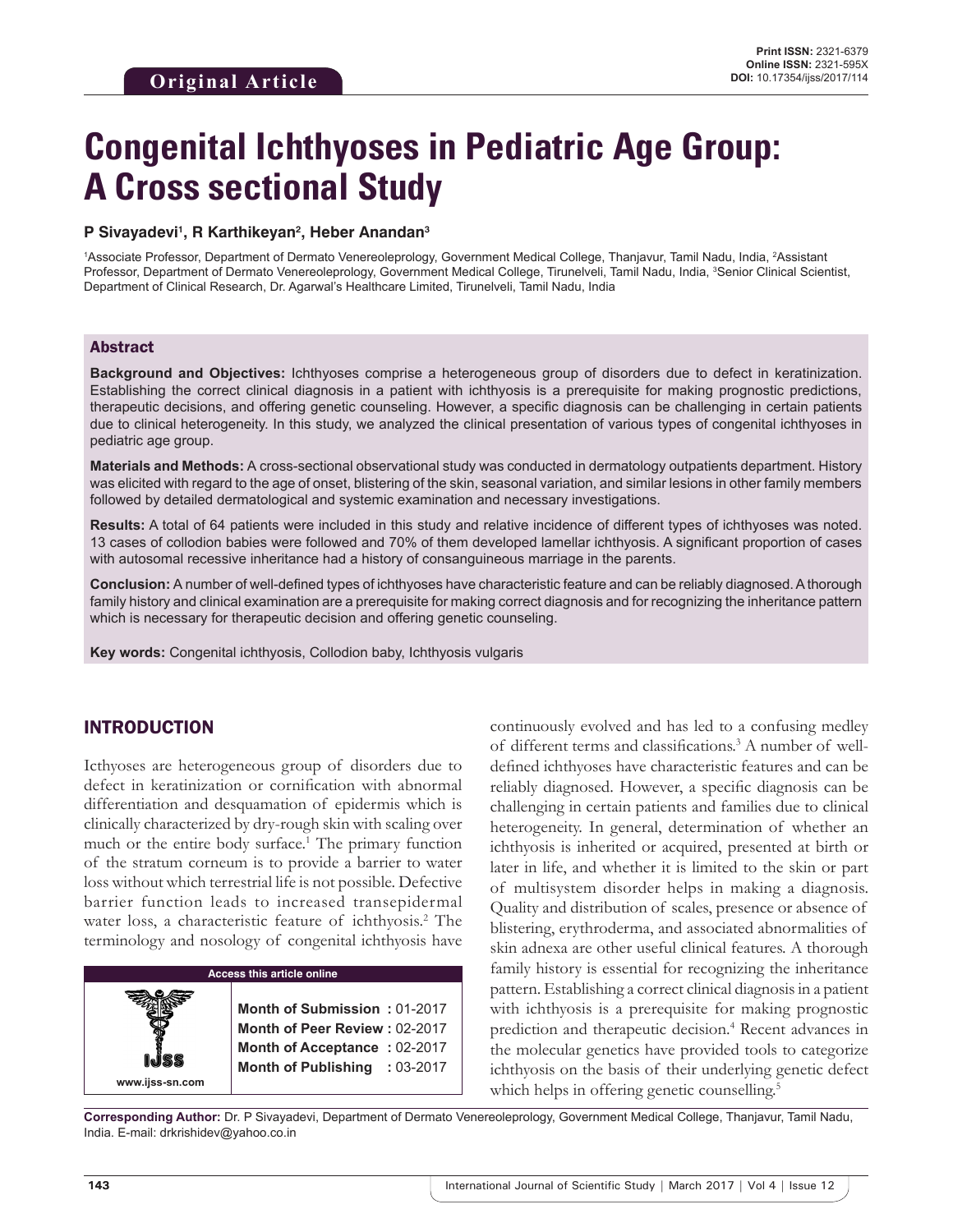#### **Aim**

To study the clinical presentation of various types of congenital ichthyosis in pediatric age group.

## MATERIALS AND METHODS

This cross-sectional observational study was conducted at Department of Dermatology at Tirunelveli Medical College. Institutional Ethics Committee approval and informed consent from parents were obtained. In eliciting the history, a set pattern of questionnaire was followed. Enquiries were made with regard to symptoms, age of onset, duration, itching, diminished sweating and heat intolerance, history of collodion baby, blistering of skin, seasonal variation, cyclical shedding of skin, photosensitivity, and photophobia. History regarding involvement of other systems such as central nervous system (CNS), skeletal system was taken. History of any maternal illness and medication during antenatal period, prematurity and prolonged labor was elicited. Patients' developmental history and family history of similar lesions in the parents and siblings were elicited. History regarding consanguineous marriage of parents was recorded. A detailed general examination was conducted with specific reference to CNS and skeletal system. Measurement of head circumference was performed and evidence of short stature, microcephaly, cataract, and gait were noted. On dermatological examination, skin lesions were examined and nature of scales whether polygonal or lamellar, color of scales, and whether loose or adherent were noted along with distribution of scales with sparing of certain areas. The presence of blisters, erythroderma, lichenification, ectropion, eclabion, eczematization, and impetiginization were noted. Hair and nails were examined for alopecia, brittle hair, and nail dystrophy. Palms and soles were examined for hyperlinearity, palmoplantar keratoderma, sclerodactyly, and digital contractures. Apart from routine hematological examination, skin biopsy and microscopic examination of hair were done wherever indicated. Referral to other specialists such as neurology and ophthalmology was done to confirm or rule out associated feature of some syndromes as and when suspected. All the data were compiled and analyzed statistically and inference was drawn.

## RESULTS

Table 1 presents the relative incidence of different types of congenital ichthyosis. Out of 64 patients with congenital ichthyosis, ichthyosis vulgaris constituted 72% of cases followed by lamellar ichthyosis 14%. Non-bullous ichthyosiform erythroderma (NBIE) constituted 6% followed by bullous ichthyosiform erythroderma (BIE)

and Sjogren–Larsson syndrome each constituted 3%. The incidence of ichthyosis vulgaris was almost equal in both sexes. Incidence of lamellar ichthyosis was more in females. Equal sex distribution was seen in NBIE.

All except two cases of ichthyosis vulgaris had age onset from 3 to 6 months (Table 2). Lamellar ichthyosis, NBIE, BIE, and other ichthyosiform syndromes had age of onset since birth. Table 3 shows that out of 13 collodion babes, 70% of cases evolved into lamellar ichthyosis and 30% evolved with NBIE. In ichthyosis vulgaris, 73% of patients had no history of consanguineous marriage of the patients, and in 24% of patient history of second- and third-degree consanguineous marriage was present. In lamellar ichthyosis, NBIE, Sjogren–Larsson syndrome and Netherton's syndrome, all the patients had consanguineous parents. In ichthyosis vulgaris 41% of patients had family history of ichthyosis. In lamellar ichthyosis, positive family history was present in 22% of patients.

## **DISCUSSION**

In our study, the incidence of ichthyosis vulgaris was 1 in 200 which complies with that of study by Wells and Kerr which showed that the incidence of ichthyosis vulgaris

#### **Table 1: Relative incidence of different types of congenital ichthyoses**

| <b>Clinical types</b>    | Number of cases (%) |  |  |
|--------------------------|---------------------|--|--|
| Ichthyosis vulgaris      | 46 (71.8)           |  |  |
| Lamellar ichthyosis      | 9(14.1)             |  |  |
| <b>NBIE</b>              | 4(6.3)              |  |  |
| <b>BIE</b>               | 1(3.1)              |  |  |
| Netherton's syndrome     | 1(1.5)              |  |  |
| Sjogren-Larsson syndrome | 2(3.1)              |  |  |

BIE: Bullous ichthyosiform erythroderma, NBIE: Non‑bullous ichthyosiform erythroderma

|  | Table 2: Age of onset of congenital ichthyoses |
|--|------------------------------------------------|
|--|------------------------------------------------|

| <b>Types of ichthyosis</b> | Birth |    | 3 months 6 months 1 year |  |
|----------------------------|-------|----|--------------------------|--|
| Ichthyosis vulgaris        |       | 22 | 22                       |  |
| Lamellar ichtyosis         |       |    |                          |  |
| <b>NBIE</b>                |       |    |                          |  |
| <b>BIF</b>                 |       |    |                          |  |
| Sjogren-Larsson syndrome   |       |    |                          |  |
| Netherton's syndrome       |       |    |                          |  |

BIE: Bullous ichthyosiform erythroderma, NBIE: Non‑bullous ichthyosiform erythroderma

## **Table 3: Evolution of collodion babies**

| Number of babies (%) |  |  |
|----------------------|--|--|
| 9(70)                |  |  |
| 4(30)                |  |  |
|                      |  |  |

NBIE: Non‑bullous ichthyosiform erythroderma